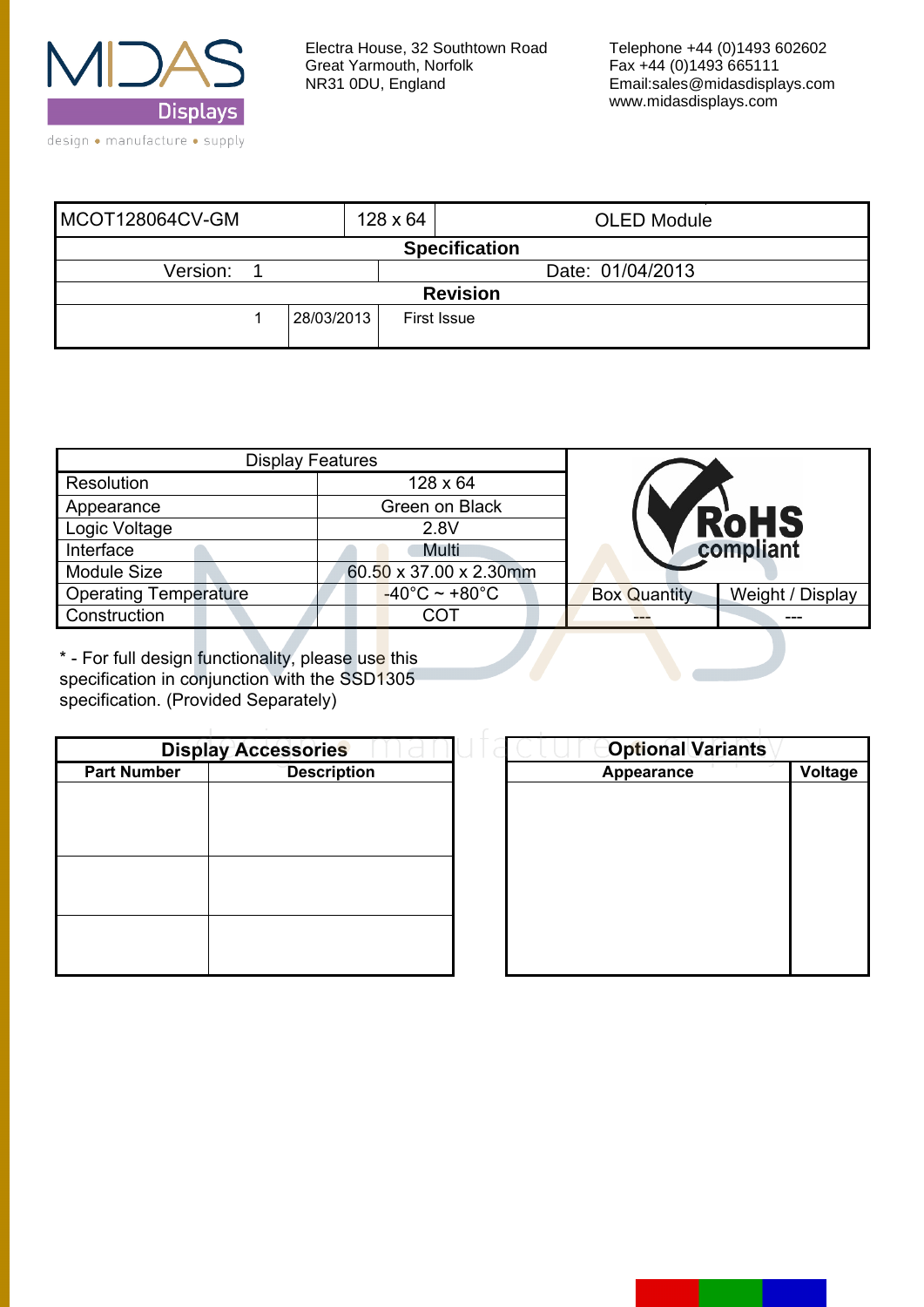### **General Specification**

The Features is described as follow:

- Module dimension:  $60.5 \times 37.0 \times 2.3$  (max.) mm3
- View area:  $56.35 \times 28.05$  mm<sup>2</sup>
- Active area:  $53.73 \times 26.85$  mm<sup>2</sup>
- Number of dots:  $128 \times 64$
- Pixel Size:  $0.39 \times 0.39$  mm2
- Pixel Pitch: 0.42 x 0.42mm2
- **Display Mode: Passive Matrix**
- $\blacksquare$  Duty: 1/64
- Display Color: Monochrome (Green)

# design · manufacture · supply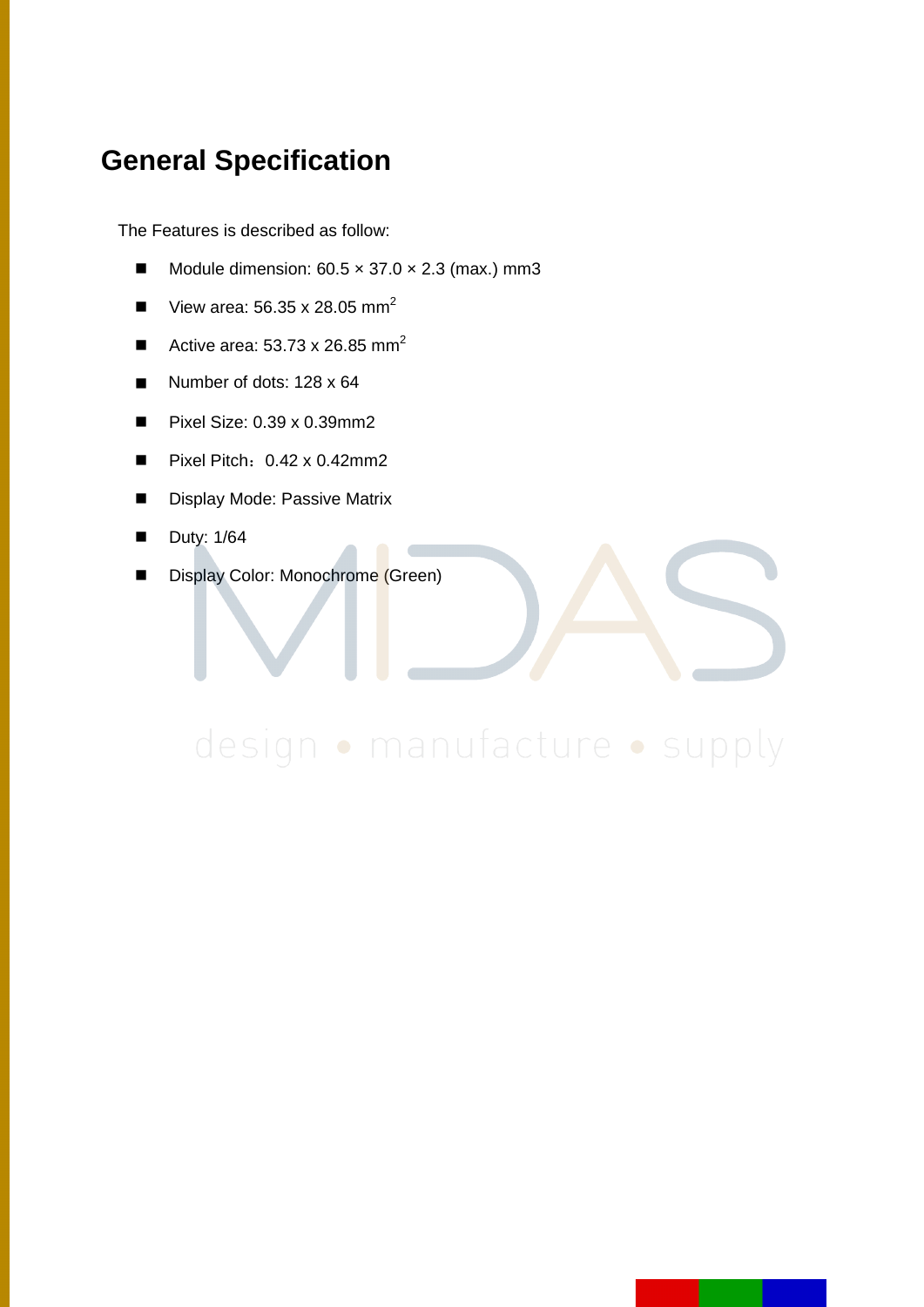## **Interface Pin Function**

| No.             | Symbol          | Function                                                                                                                                                                               |  |  |  |  |
|-----------------|-----------------|----------------------------------------------------------------------------------------------------------------------------------------------------------------------------------------|--|--|--|--|
| 1               | <b>VCC</b>      | Power supply for analog circuit.                                                                                                                                                       |  |  |  |  |
| 2               | <b>VCOMH</b>    | Com Voltage Output. A capacitor should be connected<br>between this pin and VSS.                                                                                                       |  |  |  |  |
| 3               | <b>IREF</b>     | Reference current input pin.<br>A resistor should be connected between this pin and VSS.                                                                                               |  |  |  |  |
| $4 - 11$        | $D7 - D0$       | Data bus.                                                                                                                                                                              |  |  |  |  |
| $\overline{12}$ | E/RD#           | Data read operation is initiated when it's pull low.                                                                                                                                   |  |  |  |  |
| 13              | R/W#            | Data write operation is initiated when it's pull low.                                                                                                                                  |  |  |  |  |
| 14              | D/C#            | Data/ Command control.<br>Pull high for write/read display data.<br>Pull low for write command or read status.                                                                         |  |  |  |  |
| 15              | RES#            | Reset signal input.<br>When it's low, initialization of SSD1305 is executed.                                                                                                           |  |  |  |  |
| 16              | CS#             | Chip select input.                                                                                                                                                                     |  |  |  |  |
| 17              | BS <sub>2</sub> | <b>Communicating Protocol Select</b><br>These pins are MCU interface selection input. See the<br>following table:                                                                      |  |  |  |  |
| 18              | BS1             | 68XX-parall<br>80XX-parallel<br><b>Serial</b><br>I <sub>2C</sub><br>el<br><b>BS1</b><br>$\overline{1}$<br>Ò<br>0<br>1<br>BS <sub>2</sub><br>1<br>1<br>$\overline{0}$<br>$\overline{0}$ |  |  |  |  |
| 19              | VDD             | Power supply for logic circuit.                                                                                                                                                        |  |  |  |  |
| 20              | <b>NC</b>       | No connection.                                                                                                                                                                         |  |  |  |  |
| 21              | <b>VSS</b>      | Ground.                                                                                                                                                                                |  |  |  |  |
| 22              | <b>VSS</b>      | Ground.                                                                                                                                                                                |  |  |  |  |

ı.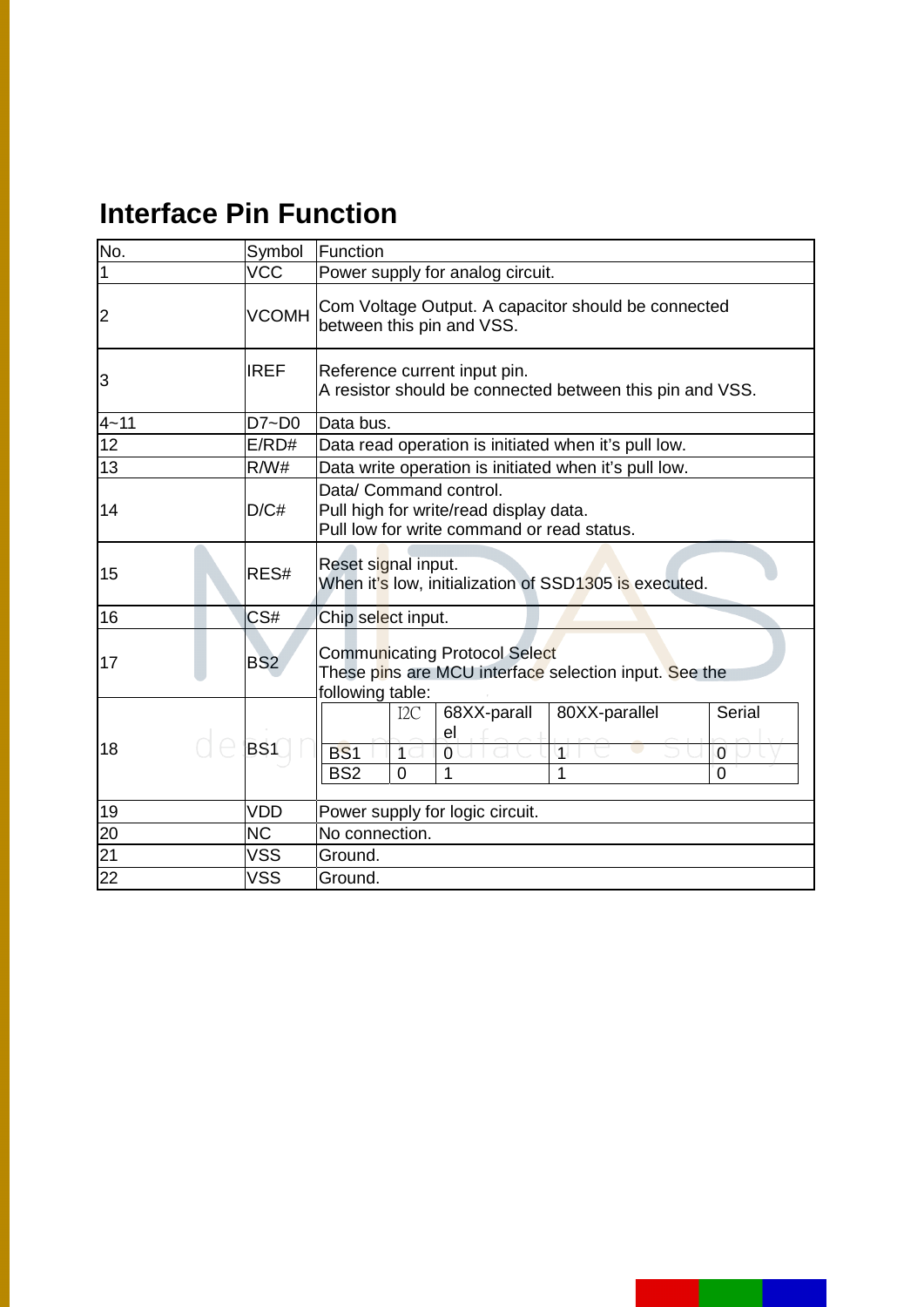## **Outline Dimension**

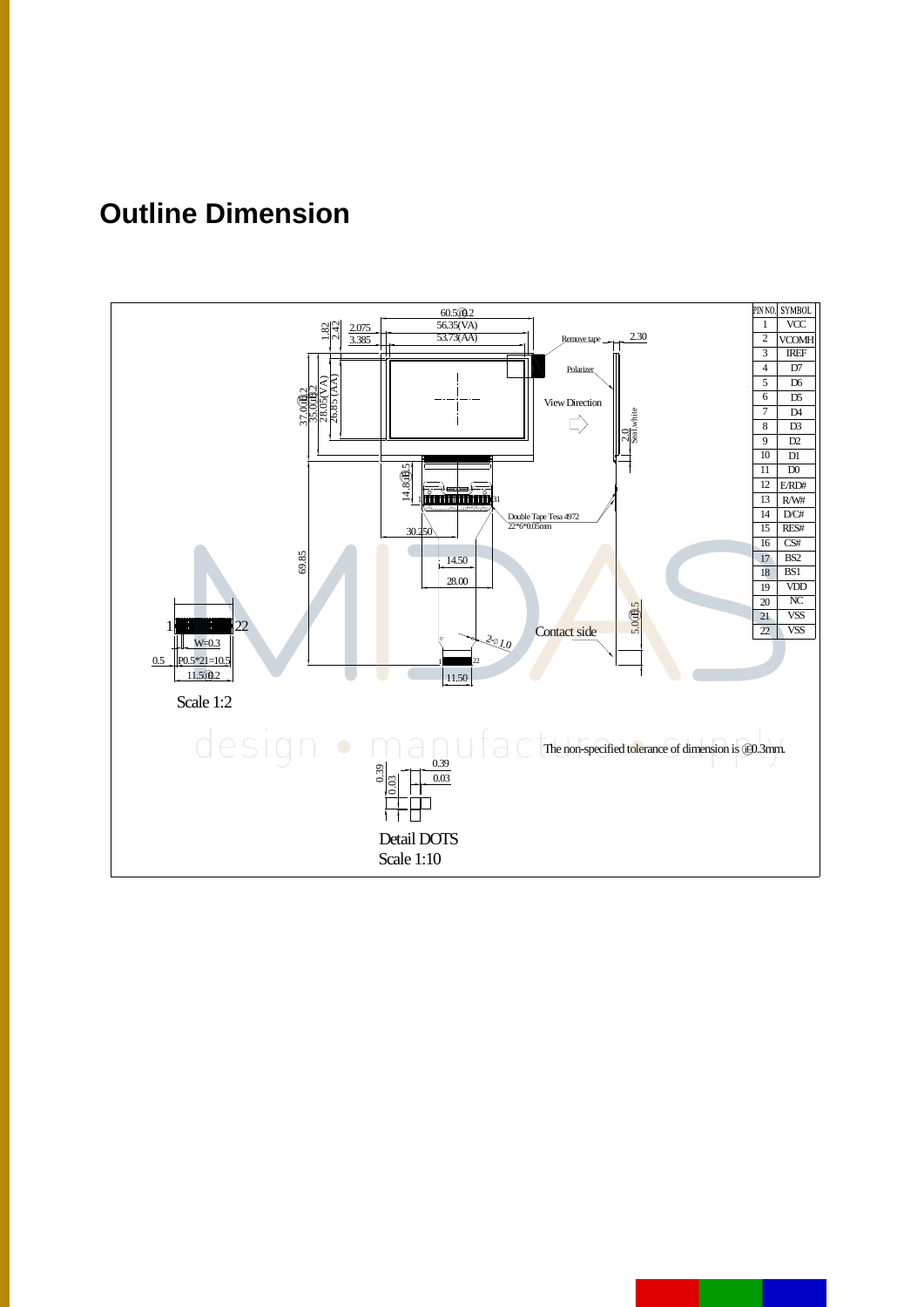### **Block Diagram**

#### **POWER ON/OFF SEQUENCE &APPLICATION CIRCUIT**

POWER ON/OFF SEQUENCE

Power ON sequence

- **1.** Power ON VDD ,VDDIO
- **2.** After VDD ,VDDIO become stable , set RES# pin LOW (logic low) for at least 3us(t1) and then HIGH (logic high).
- **3.** After set RES# pin LOW (logic low),wait for at least 3us(t2). Then Power ON Vcc. (1)
- **4.** After Vcc. become stable , send command AFh for display ON. DEG/COM will be ON after 100ms(tAF).



#### **Power OFF sequence**

- 1. Send command AEh for display OFF.
- 2. Power OFF Vcc.(1),(2)
- 3. Wait for tOFF. Power OFF VDD ,VDDIO. (where Minimum tOFF=80ms,Typical tOFF=100ms)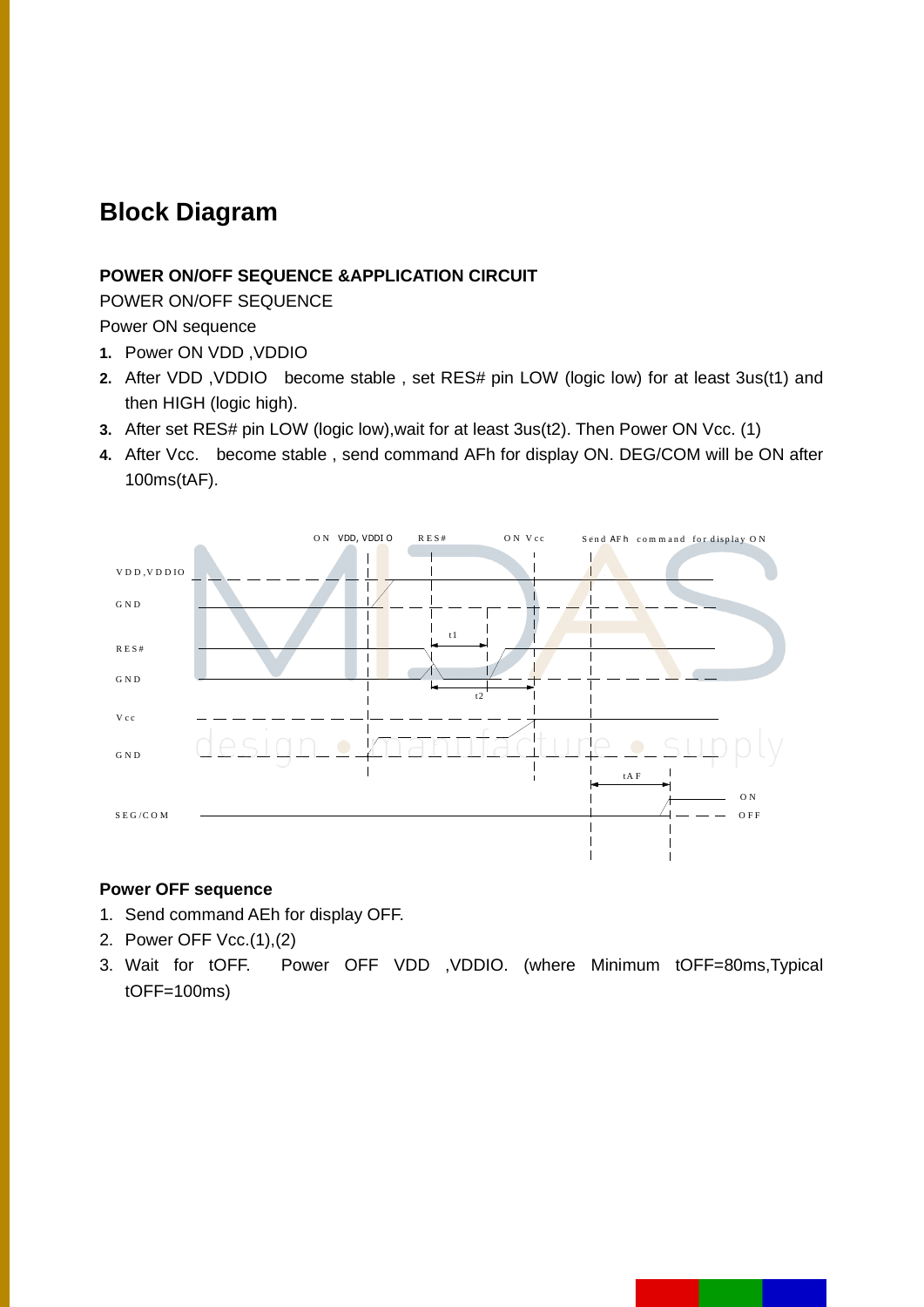

Note:

(1) Since an ESD protection circuit is connected between VDD, VDDIO and Vcc, Vcc becomes lower than VDD and VDD, VDDIO is ON and Vcc is OFF as shown in the dotted line of Vcc in above figures.

(2) Vcc should be disabled when it is OFF.

#### **APPLICATION CIRCUIT**

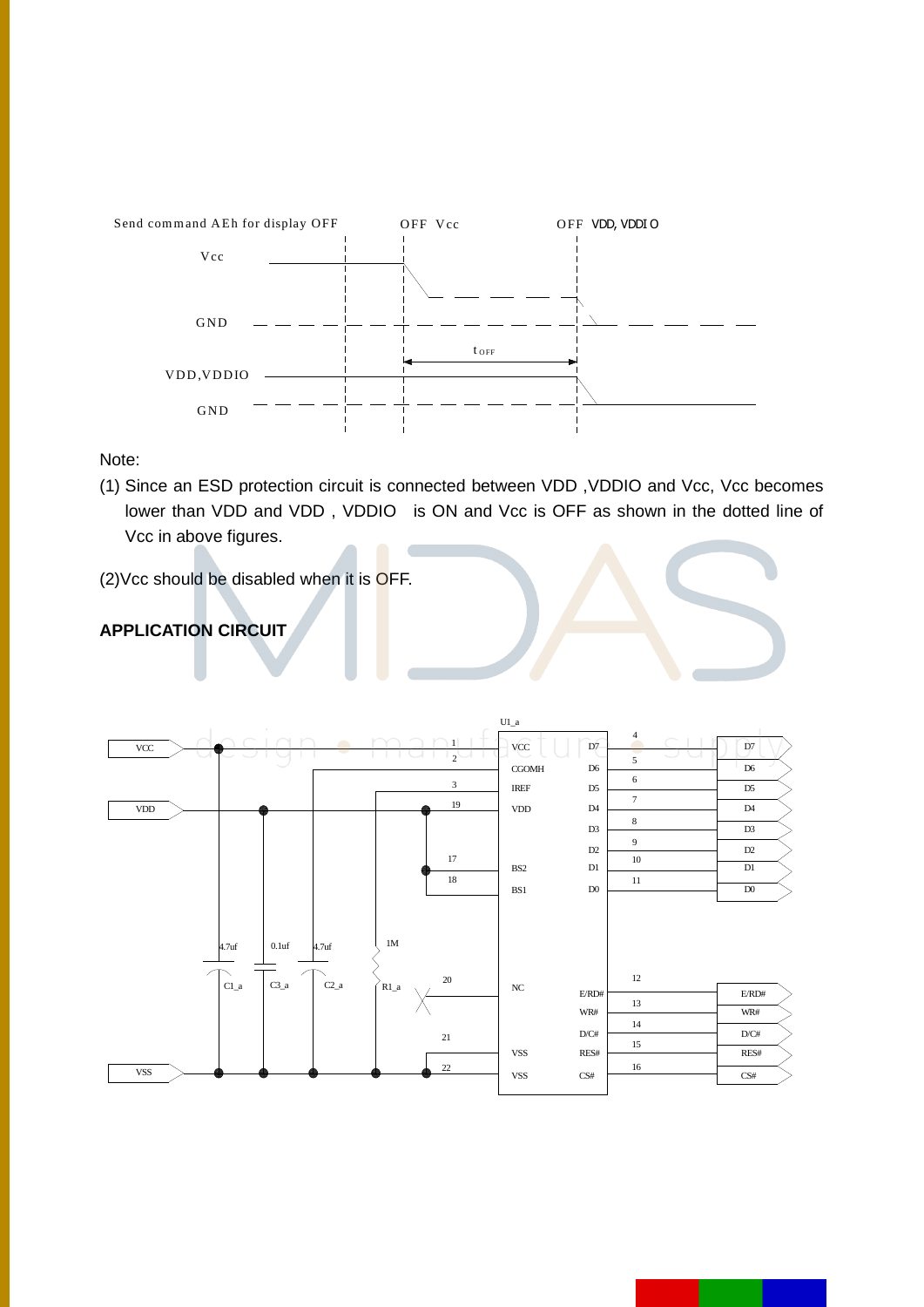#### **INTERFACE FUNCTION BLOCK DIAGRAM**

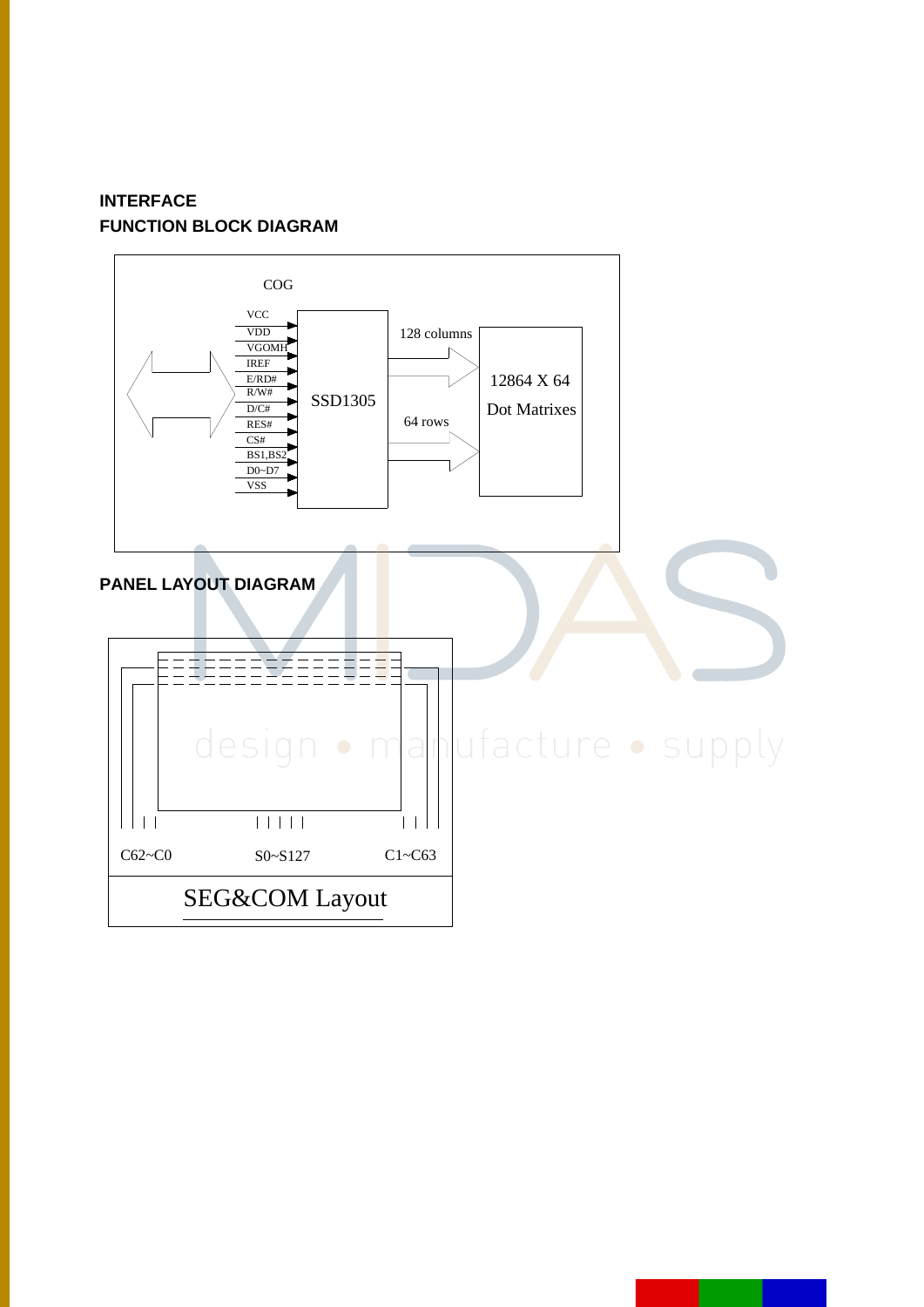#### **GRAPHIC DISPLAY DATA RAM ADDRESS MAP**

The GDDRAM is a bit mapped static RAM holding the bit pattern to be displayed. The size of the RAM is 132x64=8448bits

For mechanical flexibility, re-mapping on both Segment and Common outputs can be selected by software.



Page 11 , Total 25 Pages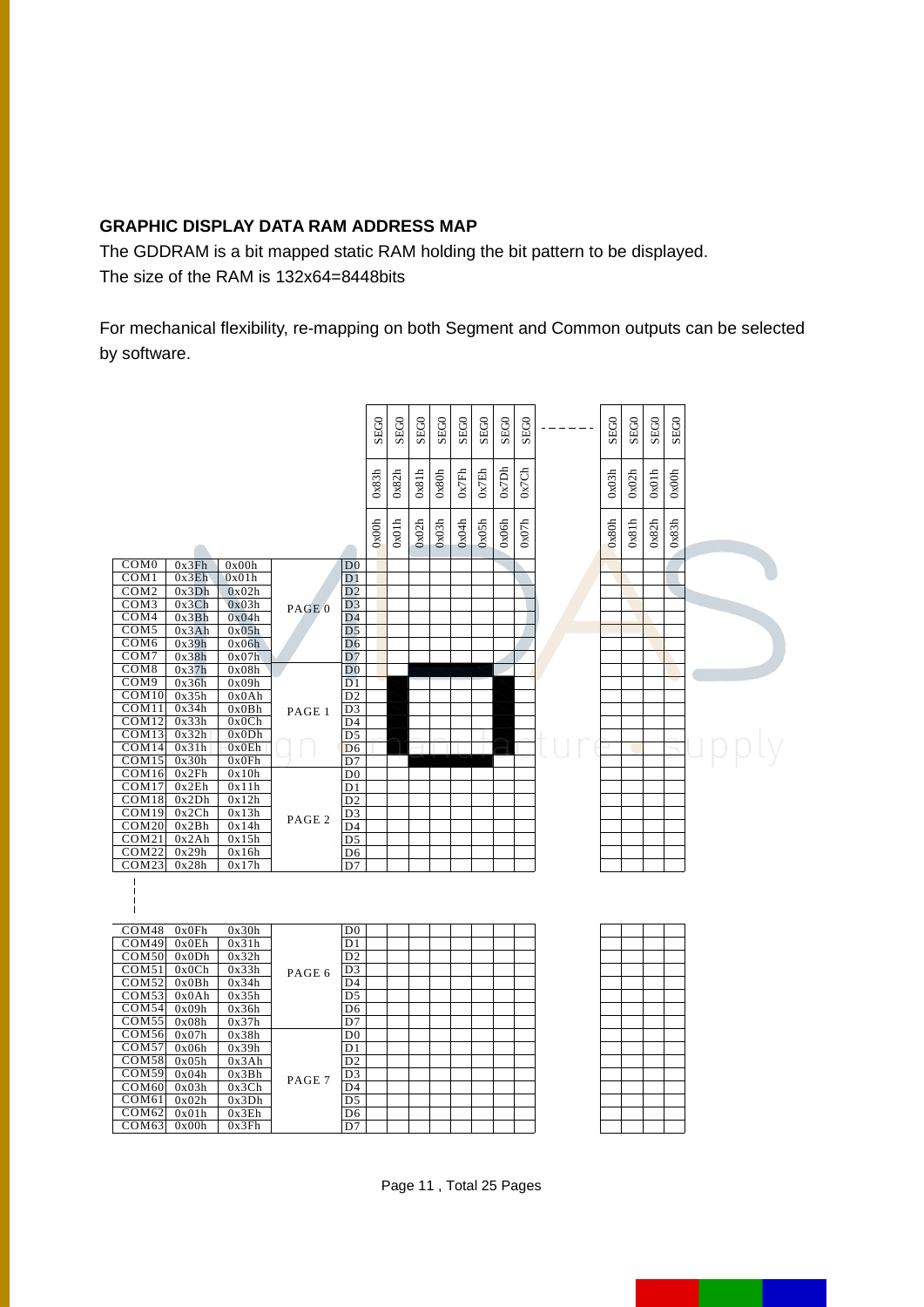| Parameter                    | Symbol     | Min    | Max | Unit | <b>Notes</b> |
|------------------------------|------------|--------|-----|------|--------------|
| Supply Voltage for Logic     | VDD        | $-0.3$ | 3.5 |      | 1,2          |
| Supply Voltage for Display   | <b>VCC</b> | 8      | 16  |      | 1,2          |
| <b>Operating Temperature</b> | TOP        | -40    | 80  | C    |              |
| Storage Temperature          | TSTG       | -40    | 80  | C    |              |

### **Absolute Maximum Ratings**

Note 1: All the above voltages are on the basis of " $VSS = 0V$ ".

Note 2: When this module is used beyond the above absolute maximum ratings, permanent breakage of the module may occur. Also, for normal operations, it is desirable to use this module under the conditions according to Section 3."Optics & Electrical Characteristics". If this module is used beyond these conditions, malfunctioning of the module can occur and the reliability of the module may deteriorate.

# design · manufacture · supply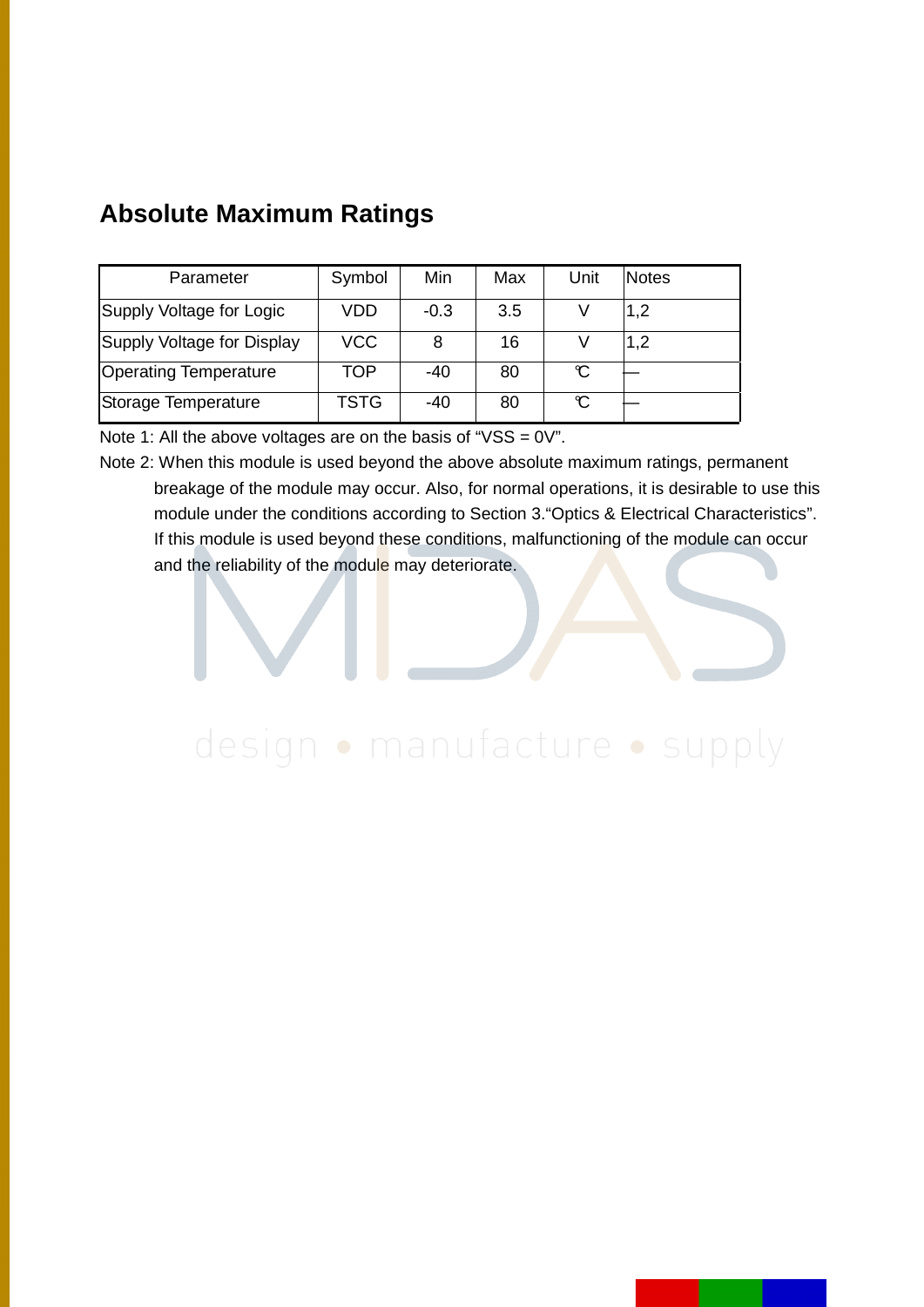### **Optics & Electrical Characterristics**

#### **INTERFACE TIMING CHART**

 8080-Series MCU Parallel Interface Timing Characteristics (VDD-VSS=2.4V to 3.5V, VDDIO=VDD,TA=25℃)

| <b>Symbol</b>               | <b>Parameter</b>                    | Min            | <b>Typ</b> | Max | <b>Unit</b> |  |
|-----------------------------|-------------------------------------|----------------|------------|-----|-------------|--|
| tcycle                      | Clock Cycle Time                    | 300            |            |     | ns          |  |
| tAS                         | <b>Address Setup Time</b>           | 10             |            |     | ns          |  |
| tAH                         | <b>Address Hold Time</b>            | $\overline{0}$ |            |     | ns          |  |
| tDSW                        | Write Data Setup Time               | 40             |            |     | ns          |  |
| tDHW                        | Write Data Hold Time                | 7              |            |     | ns          |  |
| tDHR                        | Read Data Hold Time                 | 20             |            |     | ns          |  |
| tOH                         | <b>Output Disable Time</b>          |                |            | 70  | ns          |  |
| tACC                        | <b>Access Time</b>                  |                |            | 140 | ns          |  |
| tPWLR                       | Read Low Time                       | 120            |            |     | ns          |  |
| tPWLW                       | <b>Write Low Time</b>               | 60             |            |     | ns          |  |
| tPWHR                       | Read High Time                      | 60             |            |     | ns          |  |
| tPWHW                       | Write High Time                     | 60             |            |     | ns.         |  |
| tR                          | <b>Rise Time</b>                    |                |            | 15  | ns          |  |
| tF                          | <b>Fall Time</b>                    |                |            | 15  | ns          |  |
| tCS                         | Chip select setup time              | $\overline{0}$ |            |     | ns.         |  |
| tCSH                        | Chip select setup hold time to read | $\overline{0}$ |            |     | ns          |  |
|                             | signal                              |                |            |     |             |  |
| tCSF                        | Chip select setup hold time         | 20             |            |     | ns          |  |
| $\sim$ $\sim$ $\sim$ $\sim$ |                                     |                |            |     |             |  |

8080-seriesparallel interface characteristics (Form 1)





ply

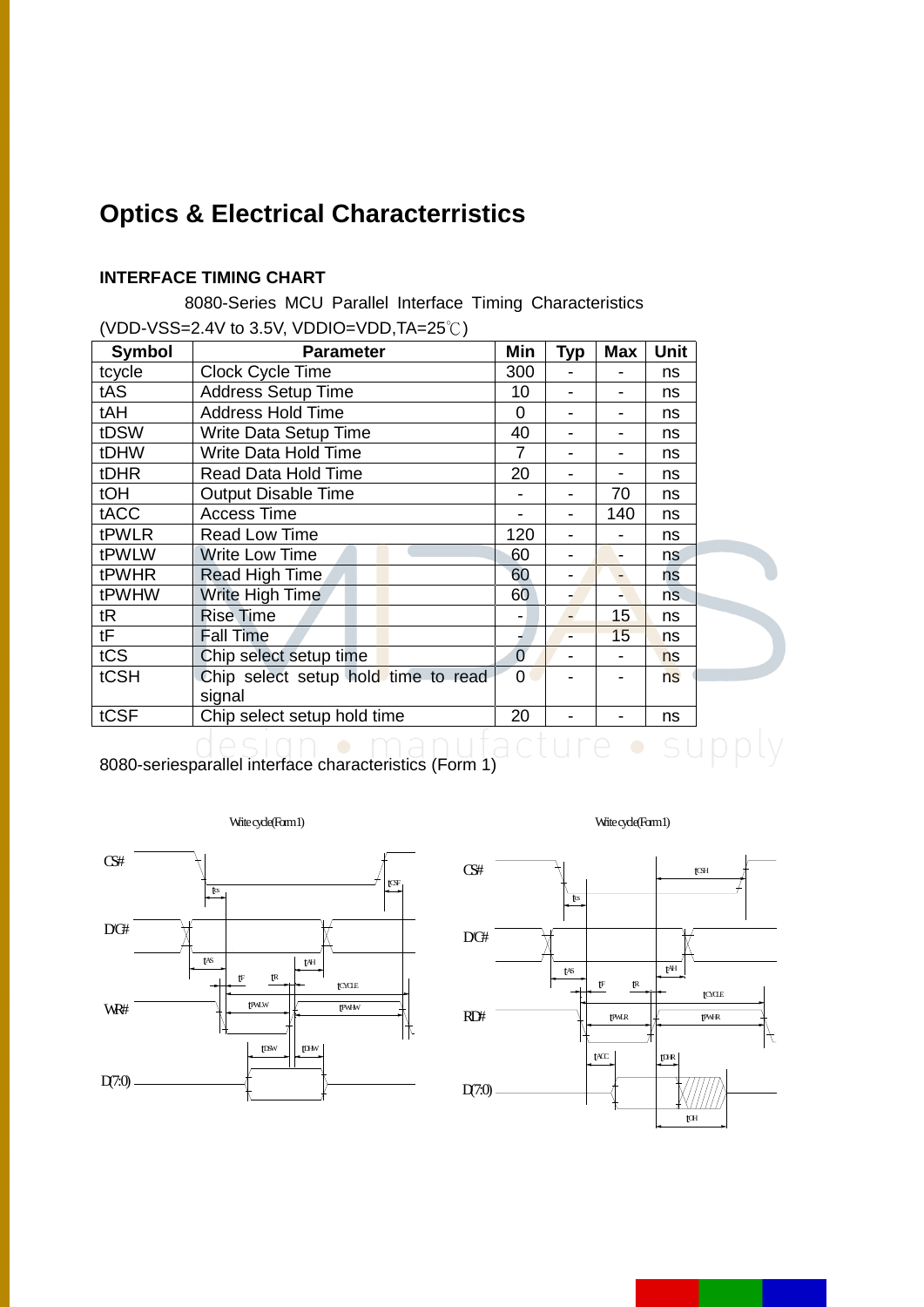

#### **DC Characteristics**

| <b>Characteristics</b>               | <b>Symbol</b>        | <b>Condition</b>                                                                                                                              | Min              | <b>Typ</b> | <b>Max</b>       | Unit   |
|--------------------------------------|----------------------|-----------------------------------------------------------------------------------------------------------------------------------------------|------------------|------------|------------------|--------|
| Supply Voltage for Logic             | <b>VDD</b>           |                                                                                                                                               | 2.4              | 2.8        | 3.5              | V      |
| Supply Voltage for Display           | <b>VCC</b>           |                                                                                                                                               | 14.5             | 15         | 15.5             | $\vee$ |
| <b>High Level Input</b>              | <b>VIH</b>           | $lout = 100 \mu A$ , 3.3MHz                                                                                                                   | $0.8 \times VDD$ |            | <b>VDD</b>       | $\vee$ |
| Low Level Input                      | VIL                  | $lout = 100\mu A$ , 3.3MHz                                                                                                                    | 0                |            | $0.2 \times VDD$ | $\vee$ |
| <b>High Level Output</b>             | <b>VOH</b>           | lout = $100\mu$ A, 3.3MHZ                                                                                                                     | $0.9 \times VDD$ |            | <b>VDD</b>       | $\vee$ |
| Low Level Input                      | <b>VOL</b>           | lout = $100\mu$ A, 3.3MHZ                                                                                                                     | 0                |            | $0.1 \times VDD$ | $\vee$ |
|                                      |                      | Note 4                                                                                                                                        |                  | 250        | 400              | μA     |
| <b>Operating Current for VDD</b>     |                      | Note 5                                                                                                                                        |                  | 250        | 400              | μA     |
|                                      |                      |                                                                                                                                               |                  | 31         | 39               | mA     |
| <b>Operating Current for VCC</b>     |                      | IDD<br>Note 4<br><b>ICC</b><br>Note 5<br>53<br>66<br>10<br>10<br>50% Display Area<br>83.7<br>Turn on<br>100% Display Area<br>143.1<br>Turn on |                  | mA         |                  |        |
| Sleep Mode Current for<br><b>VDD</b> | IDD,<br><b>SLEEP</b> |                                                                                                                                               |                  |            |                  | μA     |
| Sleep Mode Current for<br><b>VCC</b> | ICC,<br><b>SLEEP</b> |                                                                                                                                               |                  |            |                  | μA     |
| <b>Power Consumption</b>             |                      |                                                                                                                                               |                  |            |                  | mW     |
| <b>Power Consumption</b>             |                      |                                                                                                                                               |                  |            |                  | mW     |

Note 3: Brightness (Lbr) and Supply Voltage for Display (Vcc) are subject to the change of the panel characteristics and the customer's request.

Note 4: VDD = 2.7V, Vcc = 15V, 50% Display Area Turn on.

Note 5: V<sub>DD</sub> = 2.7V, Vcc = 15V, 100% Display Area Turn on.

\* Software configuration follows Section 4.4 Initialization.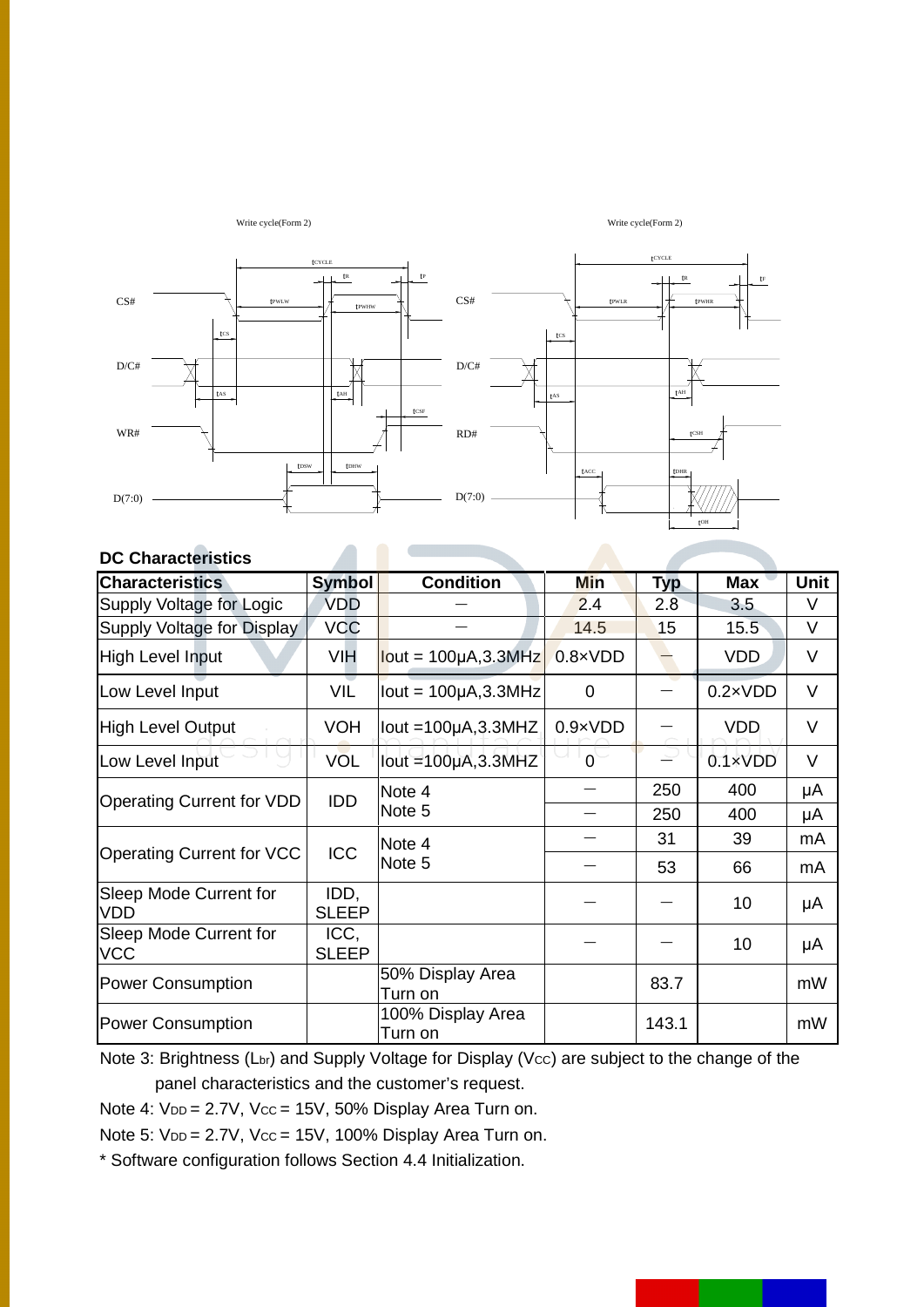#### **Optics Characteristics**

| <b>Characteristics</b> | <b>Symbol</b> | <b>Condition</b>         | Min  | Typ     | <b>Max</b> | Unit            |
|------------------------|---------------|--------------------------|------|---------|------------|-----------------|
| C.I.E. (Green)         | (x)           | <b>Without Polarizer</b> | 0.24 | 0.28    | 0.32       |                 |
|                        | (v)           |                          | 0.60 | 0.64    | 0.68       |                 |
| Dark Room Contrast     | <b>CR</b>     |                          |      | >2000:1 |            |                 |
| <b>View Angle</b>      |               |                          | >160 |         |            |                 |
| <b>Brightness</b>      | Green         | <b>With Polarizer</b>    | 100  | 140     |            | $\text{cd/m}^2$ |





# ture · supply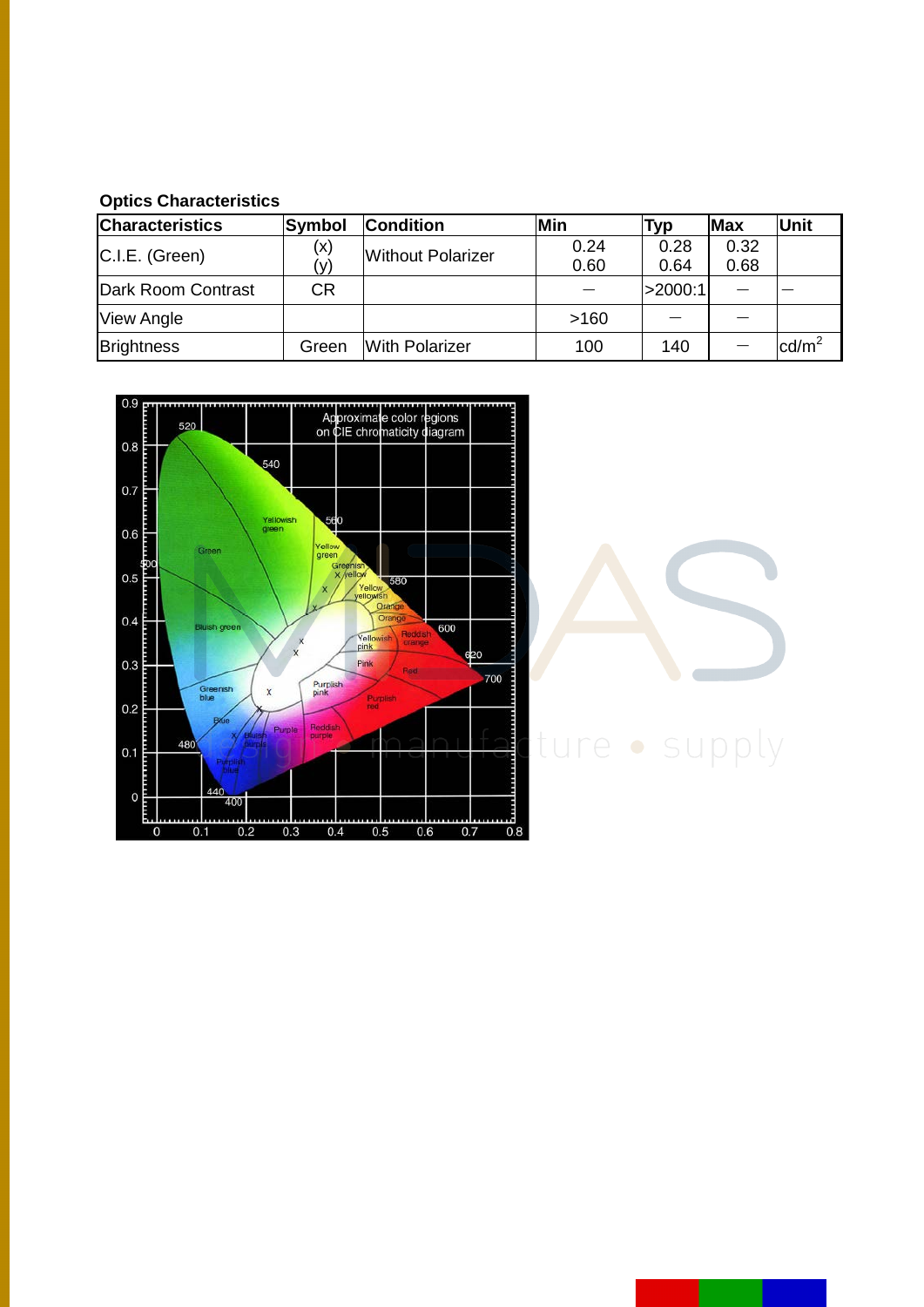### **Reliability**

#### **Contents of Reliability Tests**

| <b>I</b> tem               | <b>Conditions</b>                                      | Criteria        |
|----------------------------|--------------------------------------------------------|-----------------|
| High Temperature Operation | 80°C, 240hrs                                           |                 |
| Low Temperature Operation  | $-40^{\circ}$ C, 240hrs                                |                 |
| High Temperature Storage   | 80°C, 240hrs                                           | The operational |
| Low Temperature Storage    | $-40^{\circ}$ C, 240hrs                                | functions work. |
| High Temperature/Humidity  | $ 60^{\circ}$ C,90%RH,120hrs, -40°C80 $\overline{C}$ , |                 |
| Operation/ Thermal Shock   | 24 cycles 1 hr dwell                                   |                 |

\* The samples used for the above tests do not include polarizer.

\* No moisture condensation is observed during tests.

#### **Lifetime**

| Parameter                     | <b>Minl</b> | $\tau_{VD}$ | Max | Unit | Condition                   | <b>Notes</b> |
|-------------------------------|-------------|-------------|-----|------|-----------------------------|--------------|
| <b>Operating Life</b><br>Time |             | 100,000     |     | Hrs  | 140 cd/m2, 50% Checkerboard |              |

Note 6: The average operating lifetime at room temperature is estimated by the accelerated operation at high temperature conditions.

#### **Failure Check Standard**

After the completion of the described reliability test, the samples were left at room temperature for 2 hrs prior to conducting the failure test at  $23\pm5\degree$ C;  $55\pm15\%$  RH.

Note.

1.It's pretty common to use "Screen Saver" to extend the lifetime and Don't use fix information for long time in real application.

2.Don't use fixed information in OLED panel for long time, that will extend "screen burn" effect time

#### **Mechanical Test**

| <b>Mechanical Test</b>       |                                                                                              |                                                                         |  |  |  |  |
|------------------------------|----------------------------------------------------------------------------------------------|-------------------------------------------------------------------------|--|--|--|--|
| <b>Vibration test</b>        | Endurance test applying the vibration<br>during transportation and using.                    | $ 10-22Hz \rightarrow 1.5$ mmp-p<br>22~500Hz→1.5G<br>Total 0.5hrs       |  |  |  |  |
| Shock test                   | Constructional and mechanical<br>endurance test applying the shock<br>during transportation. | 50G Half sign<br>wave 11 msedc<br>l3 times of each<br><b>Idirection</b> |  |  |  |  |
| Atmospheric<br>pressure test | Endurance test applying the<br>atmospheric pressure during<br>transportation by air.         | 115mbar<br>40hrs                                                        |  |  |  |  |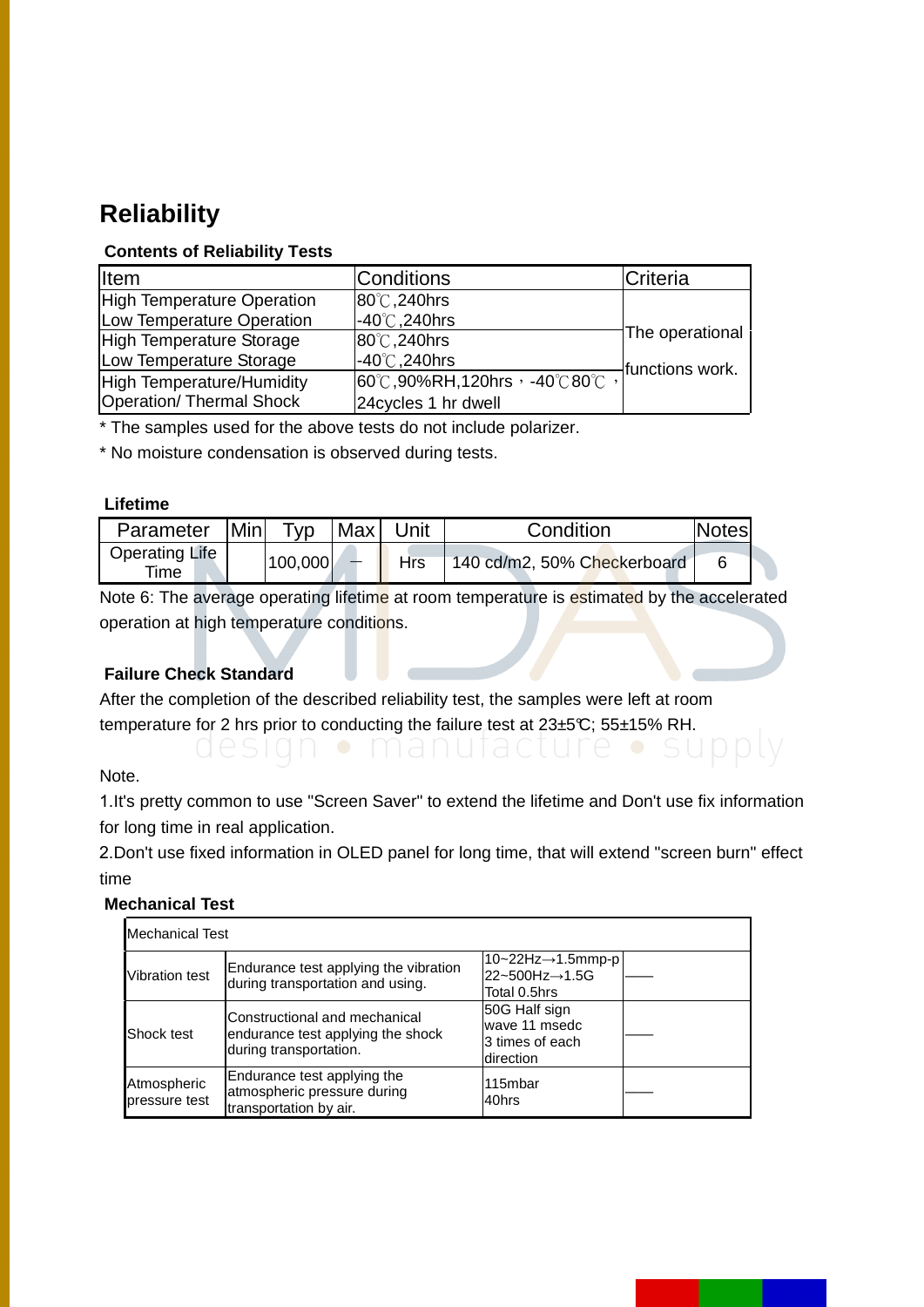## **Inspection specification**

| <b>NO</b> | Item                                                               | Criterion                                                                                                                                                                            |                                                                                                                                                                                                                                                                                     |                                                                             | <b>AQL</b> |  |  |
|-----------|--------------------------------------------------------------------|--------------------------------------------------------------------------------------------------------------------------------------------------------------------------------------|-------------------------------------------------------------------------------------------------------------------------------------------------------------------------------------------------------------------------------------------------------------------------------------|-----------------------------------------------------------------------------|------------|--|--|
| 01        | Electrical<br>Testing                                              | defect.<br>1.8 Contrast defect.                                                                                                                                                      | 1.1 Missing vertical, horizontal segment, segment contrast<br>1.2 Missing character, dot or icon.<br>1.3 Display malfunction.<br>1.4 No function or no display.<br>1.5 Current consumption exceeds product specifications.<br>1.6 Viewing angle defect.<br>1.7 Mixed product types. |                                                                             |            |  |  |
| 02        | <b>Black or</b><br>white spots<br>(display only)                   | 2.1 White and black spots on display $\leq 0.25$ mm, no more<br>than three white or black spots present.<br>2.5<br>2.2 Densely spaced: No more than two spots or lines within<br>3mm |                                                                                                                                                                                                                                                                                     |                                                                             |            |  |  |
| 03        | Black spots,<br>white spots,<br>contaminatio<br>n<br>(non-display) | 3.1 Round type: As following drawing<br>$\Phi = (x + y)/2$<br>3.2 Line type : (As following drawing)<br>Length<br>$L \leq 3.0$<br>$L \leq 2.5$<br>---                                | · manufacture · su<br>Width<br>$W \le 0.02$<br>$0.02 < W \le 0.03$<br>$0.03\!<\!W\!\leq\!0.05$<br>0.05 < W                                                                                                                                                                          | Acceptable Q<br>TY<br>Accept no<br>dense<br>$\overline{2}$<br>As round type | 2.5<br>2.5 |  |  |
| 04        | Polarizer<br>bubbles                                               | If bubbles are visible,<br>judge using black spot<br>specifications, not<br>easy to find, must<br>check in specify<br>direction.                                                     | $Size \Phi$<br>$\Phi \leq 0.20$<br>$0.20 \le \Phi \le 0.50$<br>$0.50 < \Phi \le 1.00$<br>$1.00<\Phi$<br>Total Q TY                                                                                                                                                                  | Acceptable Q<br>TY<br>Accept no<br>dense<br>3<br>$\overline{2}$<br>0<br>3   | 2.5        |  |  |

I.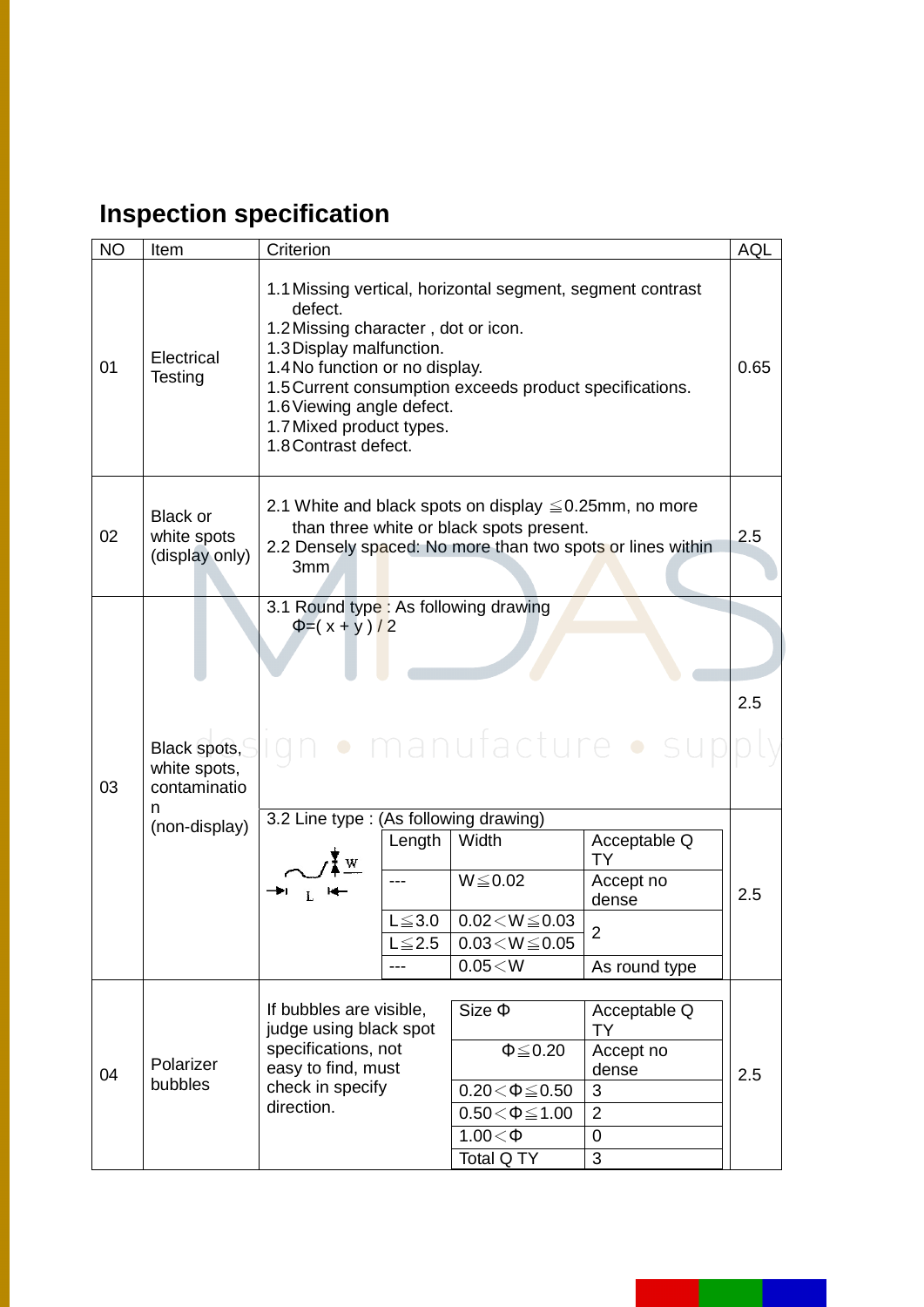| <b>NO</b> | Item             | Criterion                                                                                                 |                                                              |                                                  | <b>AQL</b> |
|-----------|------------------|-----------------------------------------------------------------------------------------------------------|--------------------------------------------------------------|--------------------------------------------------|------------|
| 05        | <b>Scratches</b> | Follow NO.3 Black spots, white spots, contamination                                                       |                                                              |                                                  |            |
|           |                  | Symbols Define:<br>x: Chip length<br>k: Seal width<br>L: Electrode pad length:<br>6.1 General glass chip: | y: Chip width<br>t: Glass thickness a: Side length           | z: Chip thickness                                |            |
| 06        | Chipped<br>glass | 6.1.1 Chip on panel surface and crack between panels:                                                     |                                                              |                                                  |            |
|           |                  | z: Chip thickness<br>$Z \leq 1/2t$<br>$1/2t < z \leq 2t$                                                  | y: Chip width<br>Not over viewing<br>area<br>Not exceed 1/3k | x: Chip length<br>$x \leq 1/8a$<br>$x \leq 1/8a$ | 2 5        |
|           |                  | Olf there are 2 or more chips, x is total length of each chip.<br>6.1.2 Corner crack:                     |                                                              |                                                  |            |
|           | uea              |                                                                                                           |                                                              |                                                  |            |
|           |                  | z: Chip thickness                                                                                         | y: Chip width                                                | x: Chip length                                   |            |
|           |                  | $Z \leq 1/2t$                                                                                             | Not over viewing<br>area                                     | $x \leq 1/8a$                                    |            |
|           |                  | $1/2t < z \leq 2t$                                                                                        | Not exceed 1/3k                                              | $x \leq 1/8a$                                    |            |
|           |                  | $\odot$ If there are 2 or more chips, x is the total length of each<br>chip.                              |                                                              |                                                  |            |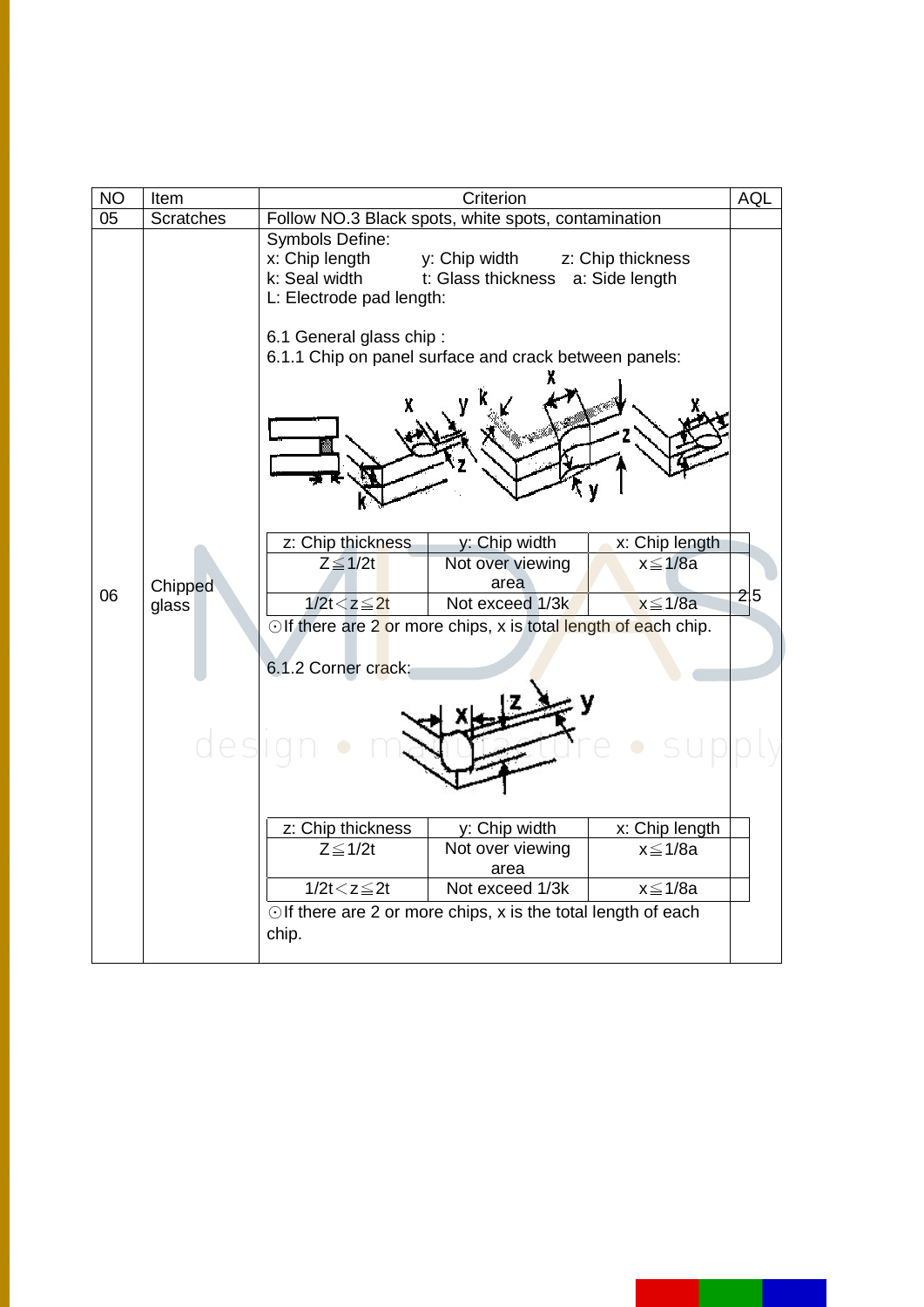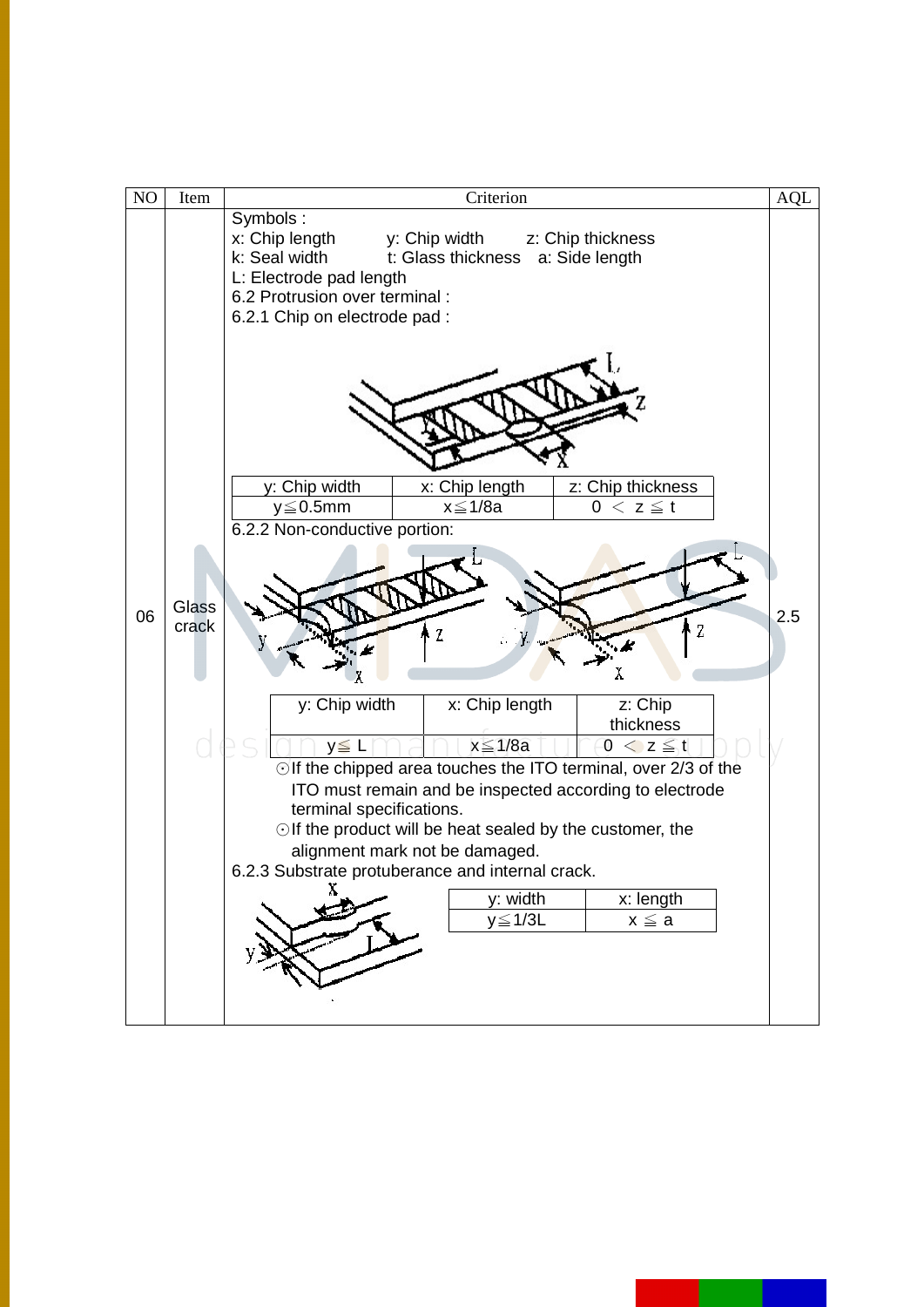| <b>NO</b> | Item                         | Criterion                                                                                                                                                                                                                                                                                                                                                                                                                                                                                                                                                                                                                                                                                                                                                                                                   |                                                         |
|-----------|------------------------------|-------------------------------------------------------------------------------------------------------------------------------------------------------------------------------------------------------------------------------------------------------------------------------------------------------------------------------------------------------------------------------------------------------------------------------------------------------------------------------------------------------------------------------------------------------------------------------------------------------------------------------------------------------------------------------------------------------------------------------------------------------------------------------------------------------------|---------------------------------------------------------|
| 07        | Cracked<br>glass             | With extensive crack is not acceptable.                                                                                                                                                                                                                                                                                                                                                                                                                                                                                                                                                                                                                                                                                                                                                                     |                                                         |
| 08        | <b>Backlight</b><br>elements | 8.1 Illumination source flickers when lit.<br>8.2 Spots or scratched that appear when lit must be judged.<br>Using Spot, lines and contamination standards.<br>8.3 Backlight doesn't light or color wrong.                                                                                                                                                                                                                                                                                                                                                                                                                                                                                                                                                                                                  | 0.65<br>2.5<br>0.65                                     |
| 09        | Bezel                        | 9.1 Bezel may not have rust, be deformed or have<br>fingerprints, stains or other contamination.<br>9.2 Bezel must comply with job specifications.                                                                                                                                                                                                                                                                                                                                                                                                                                                                                                                                                                                                                                                          | 2.5<br>0.65                                             |
| 10        | $PCB \cdot COB$<br>desi      | 10.1 COB seal may not have pinholes larger than 0.2mm or<br>contamination.<br>10.2 COB seal surface may not have pinholes through to the<br>IC.<br>10.3 The height of the COB should not exceed the height<br>indicated in the assembly diagram.<br>10.4 There may not be more than 2mm of sealant outside<br>the seal area on the PCB. And there should be no more<br>than three places.<br>10.5 No oxidation or contamination PCB terminals.<br>10.6 Parts on PCB must be the same as on the production<br>characteristic chart. There should be no wrong parts,<br>missing parts or excess parts.<br>10.7 The jumper on the PCB should conform to the product<br>characteristic chart.<br>10.8 If solder gets on bezel tab pads, LED pad, zebra pad or<br>screw hold pad, make sure it is smoothed down. | 2.5<br>2.5<br>0.65<br>2.5<br>2.5<br>0.65<br>0.65<br>2.5 |
| 11        | Soldering                    | 11.1 No un-melted solder paste may be present on the PCB.<br>11.2 No cold solder joints, missing solder connections,<br>oxidation or icicle.<br>11.3 No residue or solder balls on PCB.<br>11.4 No short circuits in components on PCB.                                                                                                                                                                                                                                                                                                                                                                                                                                                                                                                                                                     | 2.5<br>2.5<br>2.5<br>0.65                               |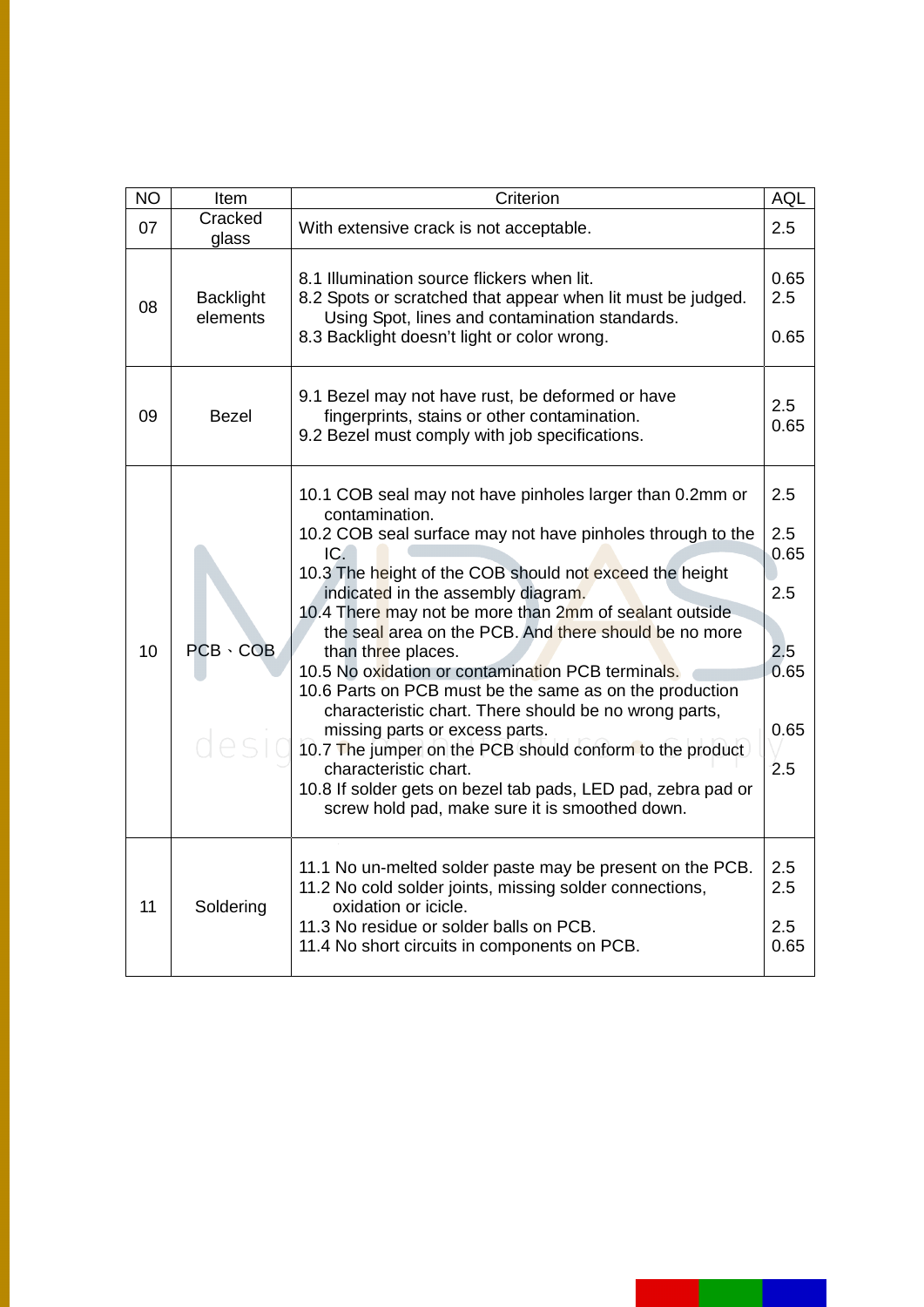| NO | ltem                  | Criterion                                                                                                                                     | AQL         |
|----|-----------------------|-----------------------------------------------------------------------------------------------------------------------------------------------|-------------|
|    |                       | 12.1 No oxidation, contamination, curves or, bends on<br>interface Pin (OLB) of TCP.<br>12.2 No cracks on interface pin (OLB) of TCP.         | 2.5<br>0.65 |
| 12 | General<br>appearance | 12.3 No contamination, solder residue or solder balls on                                                                                      | 2.5         |
|    |                       | product.                                                                                                                                      |             |
|    |                       | 12.4 The IC on the TCP may not be damaged, circuits.                                                                                          | 2.5         |
|    |                       | 12.5 The uppermost edge of the protective strip on the<br>interface pin must be present or look as if it cause the<br>interface pin to sever. | 2.5         |
|    |                       | 12.6 The residual rosin or tin oil of soldering (component or<br>chip component) is not burned into brown or black color.                     | 2.5<br>0.65 |
|    |                       | 12.7 Sealant on top of the ITO circuit has not hardened.                                                                                      | 0.65        |
|    |                       | 12.8 Pin type must match type in specification sheet.                                                                                         | 0.65        |
|    |                       | 12.9 Pin loose or missing pins.                                                                                                               |             |
|    |                       | 12.10 Product packaging must the same as specified on<br>packaging specification sheet.                                                       | 0.65        |
|    |                       | 12.11 Product dimension and structure must conform to<br>product specification sheet.                                                         |             |
|    |                       |                                                                                                                                               |             |

# design · manufacture · supply

V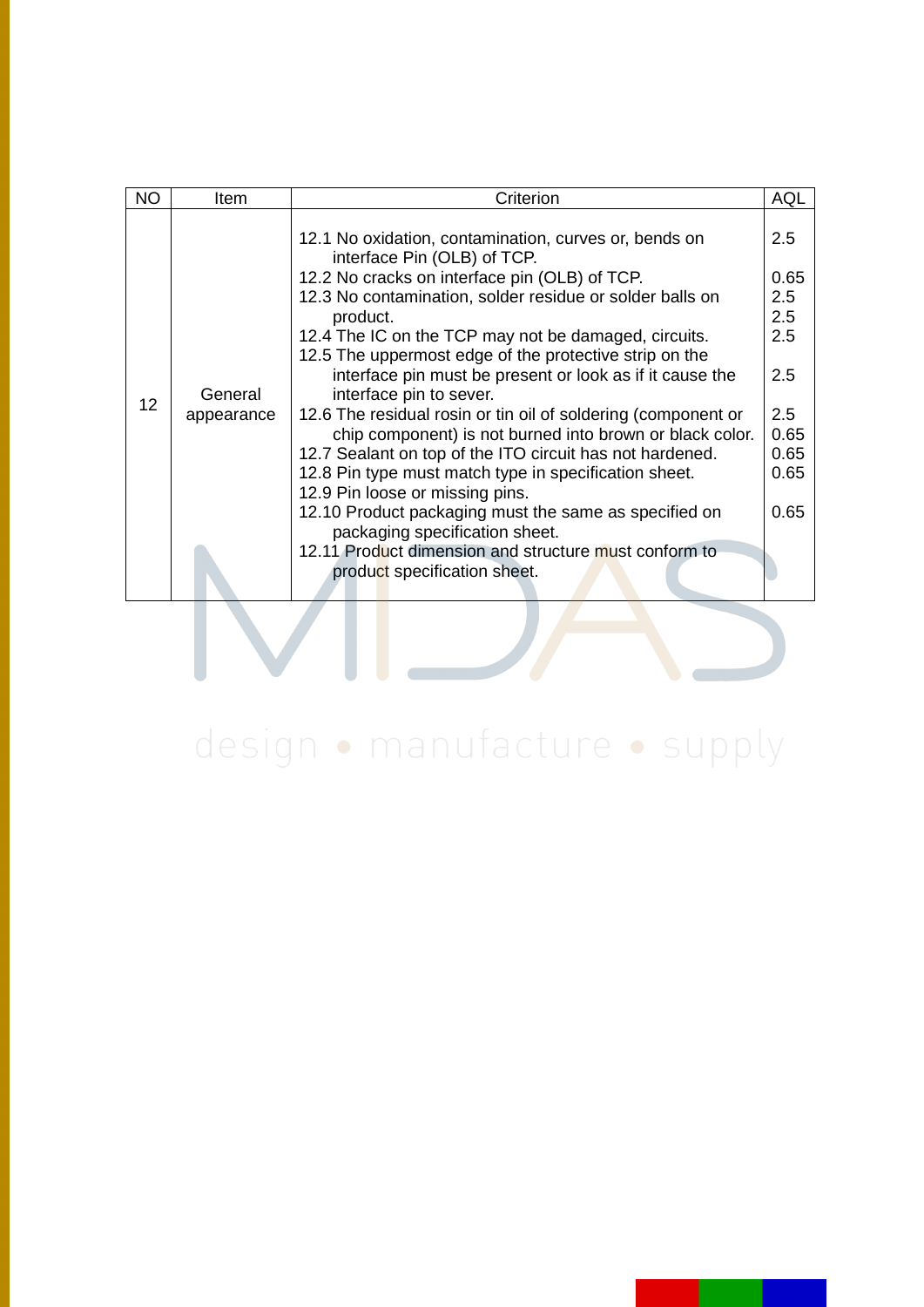#### Standard:

| Defect item          | Sorting             | Defect judgment |  |
|----------------------|---------------------|-----------------|--|
| No Display           | Major               |                 |  |
| Dark crisscross line | Major               |                 |  |
| Short                | Majo <mark>r</mark> |                 |  |
| Miss line            | Major               |                 |  |
| <b>Wrong Display</b> | Major               |                 |  |

н